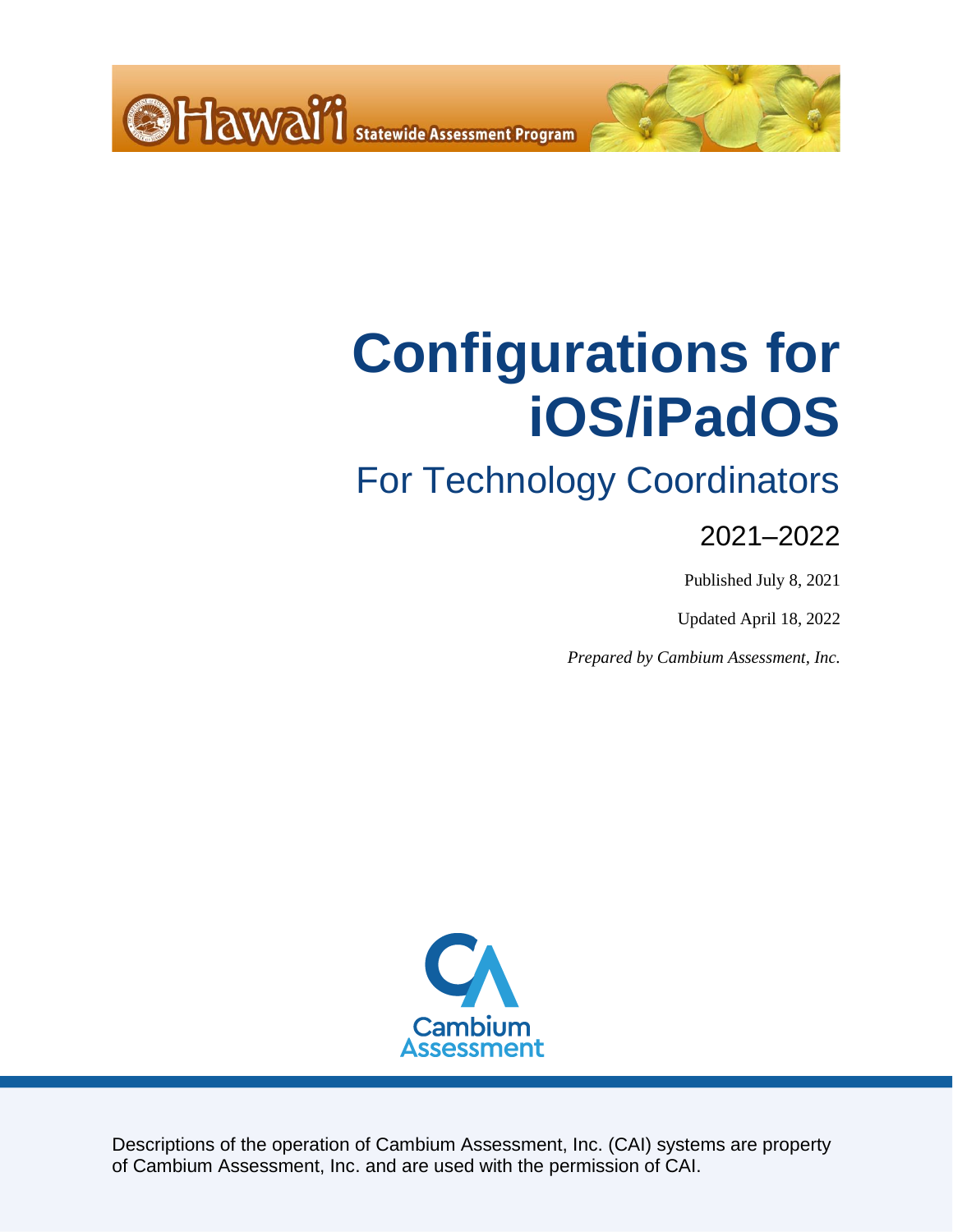| Configurations for iOS/iPadOS …………………………………………………………………………………………1    |  |
|----------------------------------------------------------------------|--|
|                                                                      |  |
|                                                                      |  |
|                                                                      |  |
|                                                                      |  |
|                                                                      |  |
|                                                                      |  |
|                                                                      |  |
|                                                                      |  |
|                                                                      |  |
|                                                                      |  |
|                                                                      |  |
|                                                                      |  |
| URLs for Online Dictionary and Thesaurus to Add to your Allowlist 10 |  |
| Domains for Email Exchange Server and Single Sign-On System10        |  |
|                                                                      |  |
|                                                                      |  |
|                                                                      |  |
|                                                                      |  |
|                                                                      |  |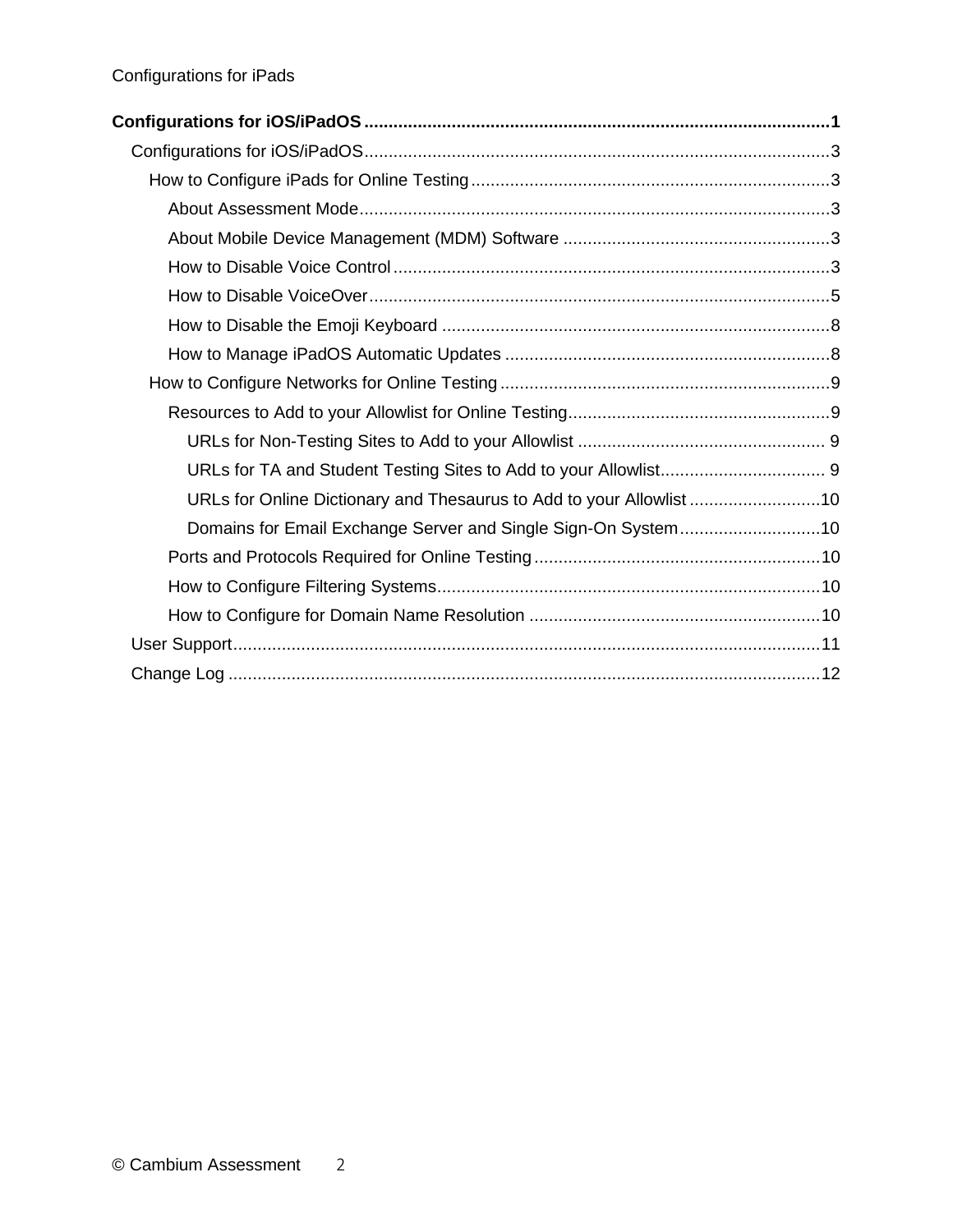<span id="page-2-0"></span>This document contains configurations for your network and iPads.

### <span id="page-2-1"></span>**How to Configure iPads for Online Testing**

This section contains configurations for iPads.

#### <span id="page-2-2"></span>**About Assessment Mode**

A feature in iPadOS called Assessment Mode (AM) (formerly known as Automatic Assessment Configuration (AAC)) works with CAI's Secure Browser to lock down an iPad for online testing. Users in the field need to do nothing to set up AM. Once the Secure Browser is launched on an iPad, AM kicks in automatically.

For more information about AM, including a list of features it disables, please visit [https://support.apple.com/en-us/HT204775.](https://support.apple.com/en-us/HT204775)

In addition to AM disabling features listed at the URL above, there are a few additional features in iPadOS that must be disabled prior to the administration of online testing. These features, which are listed below, should not be available to students without an accommodation and AM does not currently block them.

#### <span id="page-2-3"></span>**About Mobile Device Management (MDM) Software**

Some configurations listed below may be possible through third-party mobile device management (MDM) software. If you use MDM software and your MDM software is capable of these configurations, you are welcome to use it to configure iPads that will be used to administer online testing. For more information, please consult the documentation for your specific MDM software.

#### <span id="page-2-4"></span>**How to Disable Voice Control**

iPads have access to a feature called Voice Control that is not automatically disabled by Assessment Mode (AM) (formerly known as Automatic Assessment Configuration (AAC)). Voice Control allows iPad users to control an iPad using voice commands. If this feature is enabled on iPads that are used for testing, students may be able to access unwanted apps, such as web browsers, during a test.

#### **Voice Control is disabled by default. If it has never been enabled on an iPad, you have nothing to do. If it has been enabled, you must disable it before a student takes a test.**

- **1.** Select **Settings**.
- **2.** Select **Accessibility**.
- **3.** Select **Voice Control**.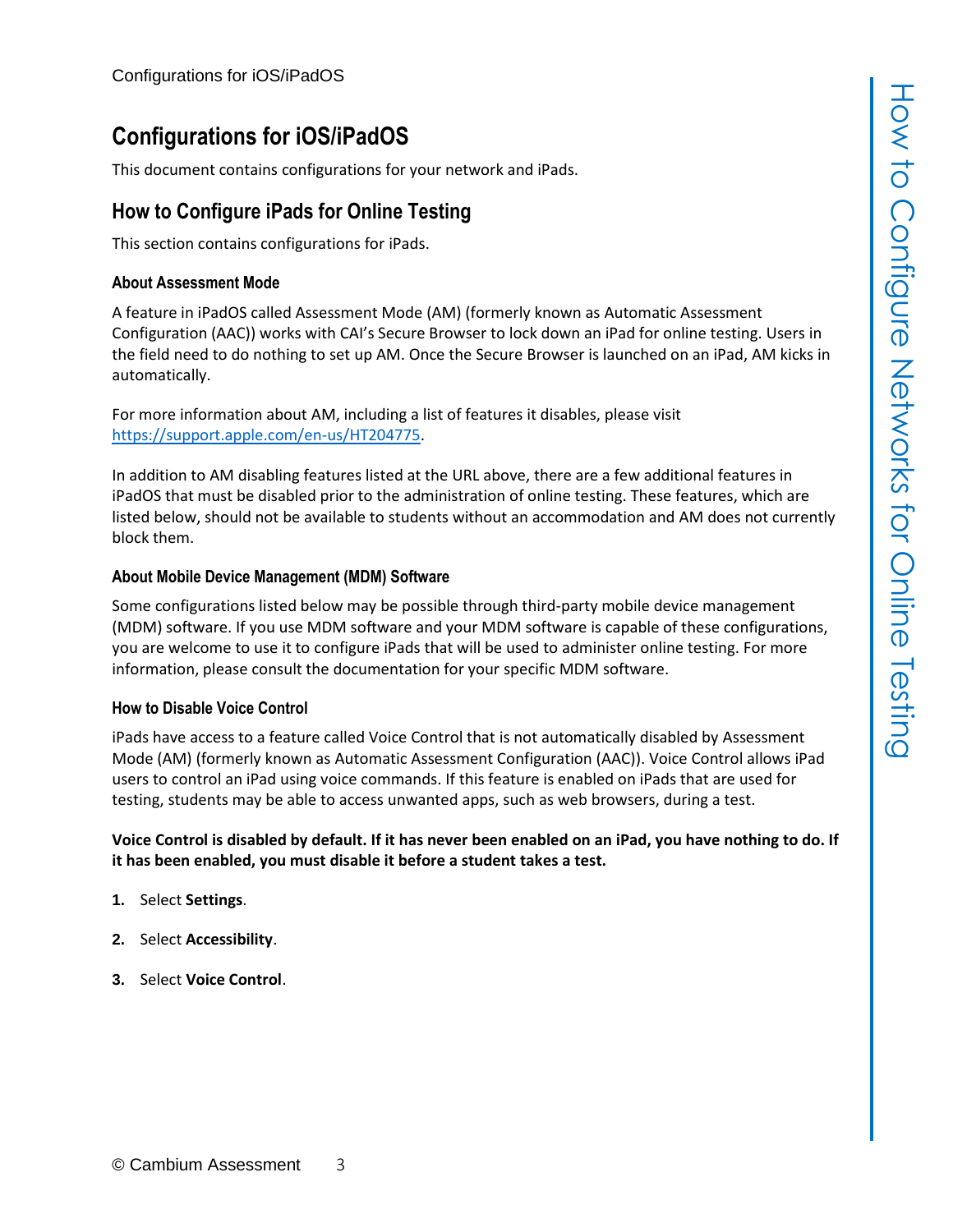| 1:14 PM Tue Nov 12                                           |                                                                        | $\approx$ 72%                |
|--------------------------------------------------------------|------------------------------------------------------------------------|------------------------------|
| Settings                                                     | Accessibility<br>VIGILITY                                              |                              |
| <b>TESTLAB</b><br>Apple ID, iCloud, iTunes & App St          | $\left[\begin{smallmatrix} 0\\ 0\end{smallmatrix}\right]$<br>VoiceOver | Off >                        |
|                                                              | $_{\odot}$<br>Zoom                                                     | Off >                        |
| Finish Setting Up Your iPad<br>$\mathbf{1}$<br>$\mathcal{P}$ | $\Theta$<br>Magnifier                                                  | Off >                        |
|                                                              | AA<br>Display & Text Size                                              | $\left\langle \right\rangle$ |
| ⊬<br>Airplane Mode                                           | ത<br>Motion                                                            | $\,>\,$                      |
| Wi-Fi<br><b>AIRCSSC</b>                                      | $\bullet$<br>Spoken Content                                            | $\rm{>}$                     |
| Bluetooth<br>On                                              | ø<br>Audio Descriptions                                                | Off $>$                      |
|                                                              | PHYSICAL AND MOTOR                                                     |                              |
| Notifications                                                | ٩F<br>Touch                                                            | $\rm{>}$                     |
| Sounds                                                       | 88<br>Switch Control                                                   | Off $>$                      |
| Do Not Disturb                                               | Ø<br>Voice Control                                                     | Off $>$                      |
| Screen Time<br>х                                             | $\bm{\mathsf{\Omega}}$<br>Home Button                                  | $\mathcal{P}$                |
| General<br>O)                                                | Apple TV Remote<br>Ħ                                                   | $\mathcal{P}$                |
| ខ<br>Control Center                                          | Keyboards<br><b>PUT</b>                                                | $\,>\,$                      |
| AÅ<br>Display & Brightness                                   | <b>HEARING</b>                                                         |                              |
| ₩<br>Home Screen & Dock                                      | $\langle 6 \rangle$<br><b>Hearing Devices</b>                          | $\mathcal{P}$                |
|                                                              | 뤵<br>Audio & Visual                                                    | $\mathcal{P}$                |
| $\circledR$<br>Accessibility                                 | $n -$<br>Subtitles & Captioning                                        | $\geq$                       |
| \$<br>Wallpaper                                              |                                                                        |                              |
| Touch ID & Passcode                                          | GENERAL                                                                |                              |
| Battery                                                      | n<br><b>Guided Access</b>                                              | Off $>$                      |
| Privacy                                                      | (K)<br>Accessibility Shortcut                                          | Off >                        |

Figure 1. Accessibility Settings – Voice Control

**4.** Toggle the **Voice Control** switch to the left to disable Voice Control.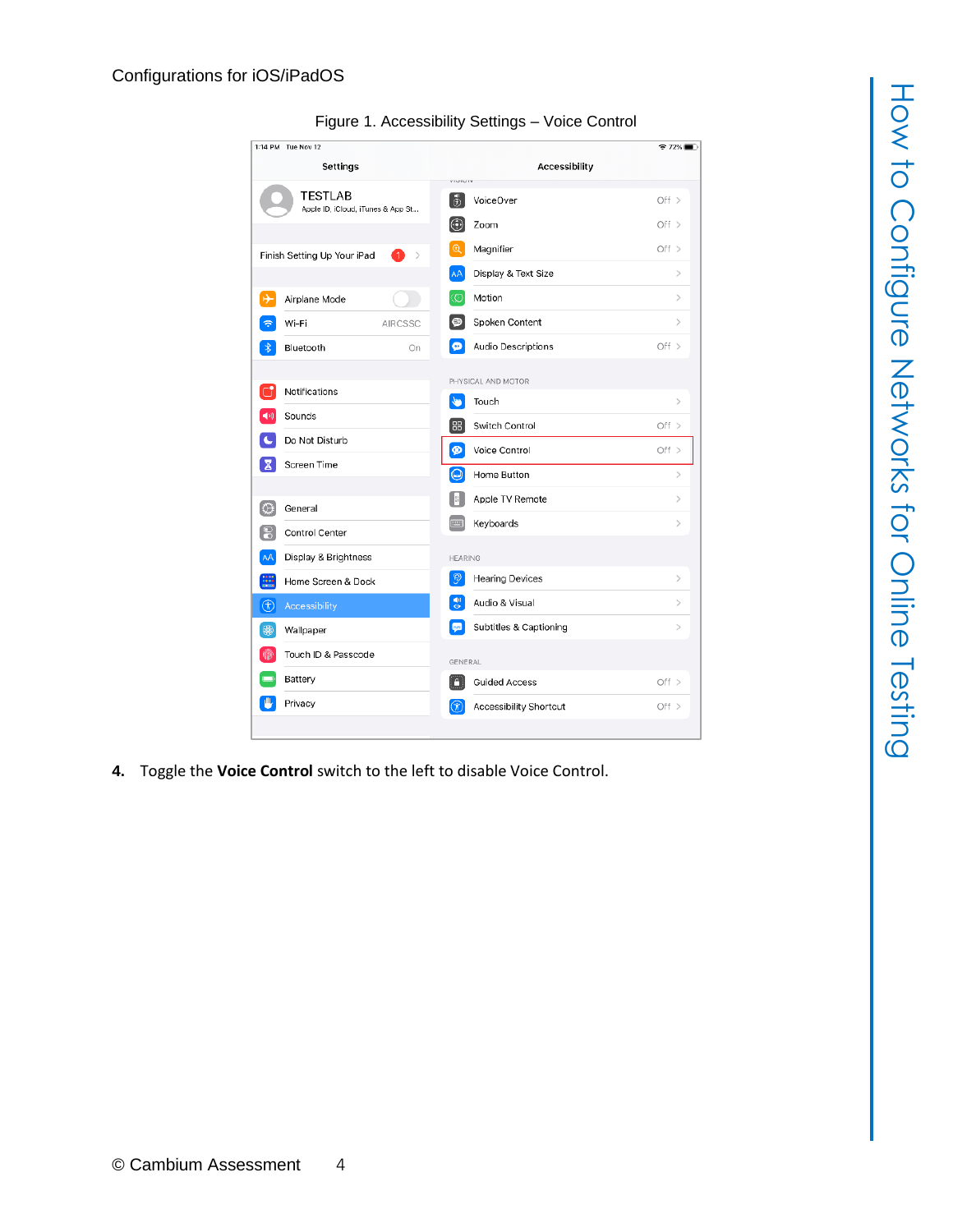

#### Figure 2. Voice Control Settings

#### <span id="page-4-0"></span>**How to Disable VoiceOver**

iPads have access to a feature called VoiceOver that is not automatically disabled by Assessment Mode (AM) (formerly known as Automatic Assessment Configuration (AAC)). VoiceOver is a gesture-based screen reader that allows users to receive audible descriptions of what is on the screen of their iPad. VoiceOver also changes touchscreen gestures to have different effects and adds additional gestures that allow users to move around the screen and control their iPads. If VoiceOver is not disabled on iPads that are used for testing, students may be able to access unwanted apps during a test. This feature should not be available to students without an accommodation.

- **1.** Select **Settings**.
- **2.** Select **Accessibility**.
- **3.** Select **VoiceOver**.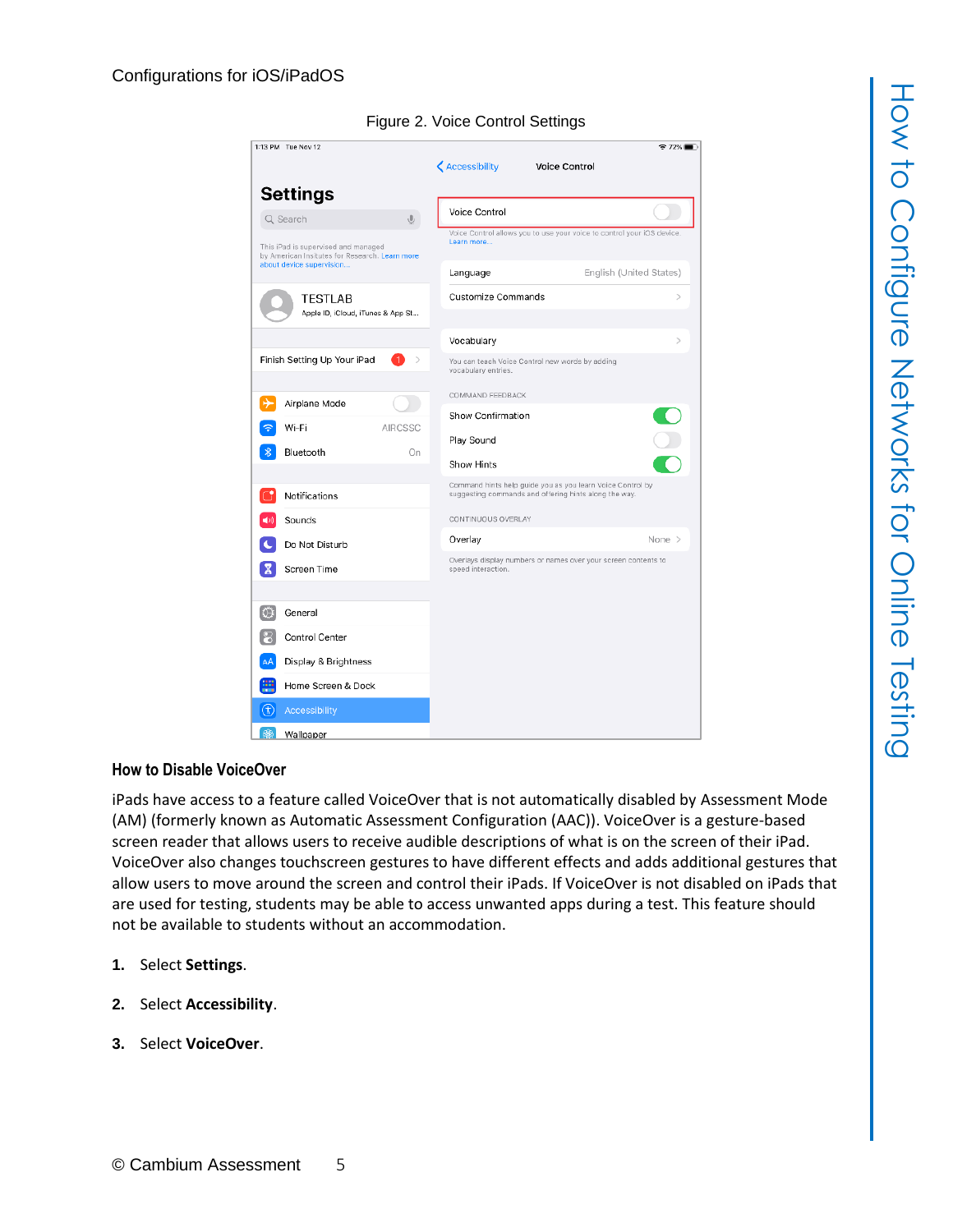| 1:14 PM Tue Nov 12                                  |                                         | $72\%$        |  |  |
|-----------------------------------------------------|-----------------------------------------|---------------|--|--|
| Settings                                            | <b>Accessibility</b><br>VIGILITY        |               |  |  |
| <b>TESTLAB</b><br>Apple ID, iCloud, iTunes & App St | $\boxed{\oplus}$<br>VoiceOver           | Off $>$       |  |  |
|                                                     | $\circledcirc$<br>Zoom                  | Off >         |  |  |
| Finish Setting Up Your iPad<br>-1<br>$\rightarrow$  | $^{\circledR}$<br>Magnifier             | Off >         |  |  |
|                                                     | AA<br>Display & Text Size               | $\mathcal{P}$ |  |  |
| ⊬<br>Airplane Mode                                  | Motion<br>O                             | $\mathcal{P}$ |  |  |
| Wi-Fi<br><b>AIRCSSC</b>                             | Spoken Content<br>⊕                     | $\mathcal{P}$ |  |  |
| Bluetooth<br>On                                     | $\bullet$<br>Audio Descriptions         | Off $>$       |  |  |
|                                                     | PHYSICAL AND MOTOR                      |               |  |  |
| Notifications                                       | <b>Sea</b><br>Touch                     | $\rm{>}$      |  |  |
| 40)<br>Sounds                                       | 88<br>Switch Control                    | Off $>$       |  |  |
| Do Not Disturb                                      | $\bullet$<br>Voice Control              | Off $>$       |  |  |
| Screen Time<br>х                                    | ۵<br>Home Button                        | $\mathcal{P}$ |  |  |
| IО<br>General                                       | Apple TV Remote<br>Ħ                    | $\mathcal{P}$ |  |  |
| 18<br>Control Center                                | <b>FOR A</b><br>Keyboards               | $\rm{>}$      |  |  |
| AÂ<br>Display & Brightness                          | HEARING                                 |               |  |  |
| ₩<br>Home Screen & Dock                             | $\mathcal{D}$<br><b>Hearing Devices</b> | $\mathcal{P}$ |  |  |
| ⊕<br>Accessibility                                  | 퀭<br>Audio & Visual                     | $\,>\,$       |  |  |
| து<br>Wallpaper                                     | Subtitles & Captioning<br><b>Cycle</b>  | $\,>\,$       |  |  |
| Touch ID & Passcode                                 |                                         |               |  |  |
| Battery                                             | GENERAL                                 |               |  |  |
| Privacy                                             | n<br><b>Guided Access</b>               | Off $>$       |  |  |
|                                                     | $\circledR$<br>Accessibility Shortcut   | Off >         |  |  |

#### Figure 3. Accessibility Settings - VoiceOver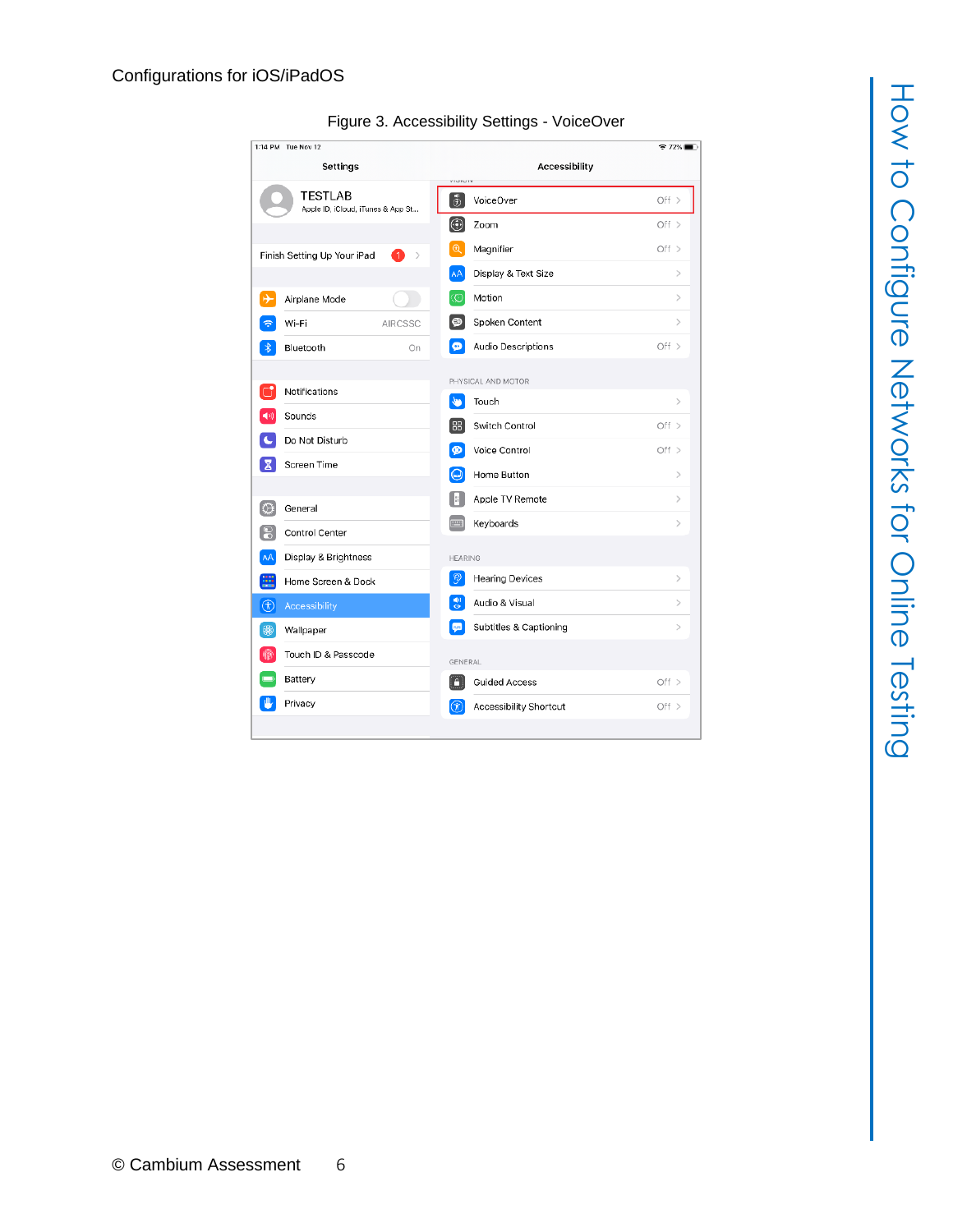**4.** Toggle the **VoiceOver** switch to the left to disable VoiceOver.

| 11:13 AM Wed Nov 20         |                                                                       |                                                                                                                                                                                         | କ 83% <b>≣</b> ା |
|-----------------------------|-----------------------------------------------------------------------|-----------------------------------------------------------------------------------------------------------------------------------------------------------------------------------------|------------------|
| Settings                    | <b>く</b> Accessibility                                                | <b>VoiceOver</b>                                                                                                                                                                        |                  |
|                             | VoiceOver                                                             |                                                                                                                                                                                         |                  |
| Finish Setting Up Your iPad | VoiceOver speaks items on the screen:<br>- Tap once to select an item | - Double-tap to activate the selected item                                                                                                                                              |                  |
| Airplane Mode               | - Swipe three fingers to scroll                                       | - To go Home: Slide one finger up from the bottom edge until you<br>hear the second sound and lift your finger                                                                          |                  |
| Wi-Fi<br>ASCMLAB1           |                                                                       | - To use the App Switcher: Slide up farther from the bottom until<br>you hear the third sound and lift your finger<br>· To use the Dock: Slide one finger up from the bottom edge until |                  |
| Bluetooth<br>Off            |                                                                       | you hear the second sound, then swipe down<br>- To use Control Center: Slide one finger down from the top edge<br>until you hear the second sound and lift your finger                  |                  |
| Notifications               |                                                                       | - To use Notification Center: Slide down farther from the top until<br>you hear the third sound and lift your finger                                                                    |                  |
| Sounds                      | SPEAKING RATE                                                         |                                                                                                                                                                                         |                  |
| Do Not Disturb              | ⅏                                                                     |                                                                                                                                                                                         |                  |
| Screen Time                 | Speech                                                                |                                                                                                                                                                                         |                  |
| $\circ$<br>General          | Verbosity                                                             |                                                                                                                                                                                         | $\mathcal{P}$    |
| Control Center              |                                                                       |                                                                                                                                                                                         |                  |
| AÅ<br>Display & Brightness  | Braille                                                               |                                                                                                                                                                                         | ⋋                |
| 噩<br>Home Screen & Dock     | Audio                                                                 |                                                                                                                                                                                         | $\mathcal{P}$    |
| 困<br>Accessibility          | Commands                                                              |                                                                                                                                                                                         | $\mathcal{P}$    |
| 48<br>Wallpaper             | Activities                                                            |                                                                                                                                                                                         | $\mathcal{E}$    |
| Touch ID & Passcode<br>m    | Rotor                                                                 |                                                                                                                                                                                         | $\mathcal{P}$    |
| Battery                     | <b>Rotor Actions</b>                                                  |                                                                                                                                                                                         | $\mathcal{P}$    |
| Privacy                     | Typing                                                                |                                                                                                                                                                                         | $\mathcal{P}$    |
| iTunes & App Store          |                                                                       |                                                                                                                                                                                         |                  |
|                             | Always Speak Notifications                                            |                                                                                                                                                                                         |                  |
| Wallet & Apple Pay          | Navigate Images                                                       | Always >                                                                                                                                                                                |                  |

Figure 4. VoiceOver Settings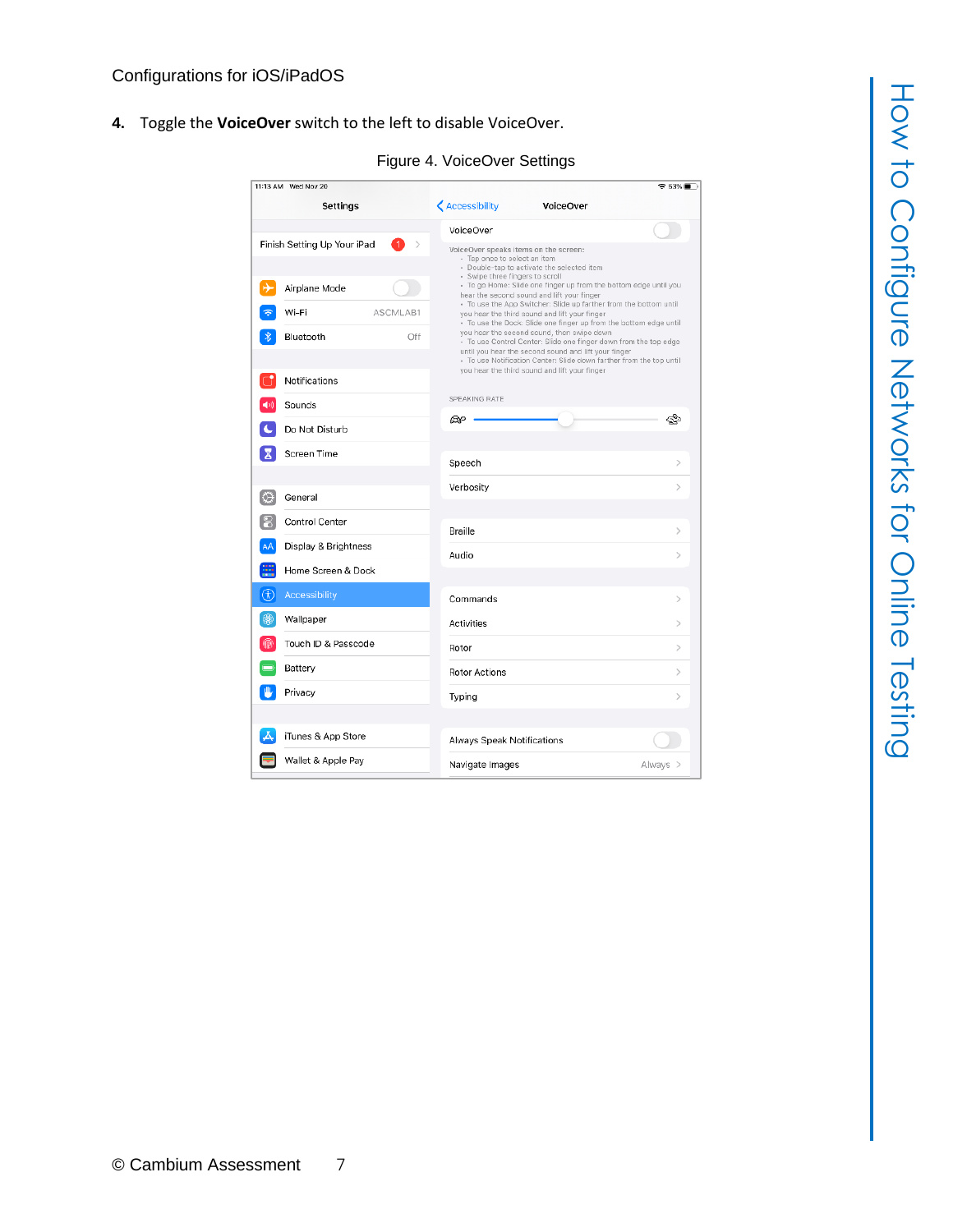#### <span id="page-7-0"></span>**How to Disable the Emoji Keyboard**

Emoticons are characters that express an emotion or represent a facial expression, such as a smile or a frown. Some text messaging apps replace sequences of characters with an emoticon, such as replacing  $:-$  ) with  $\odot$ .

iPadOS has an Emoji keyboard that contains emoticons. This keyboard, if activated, can be confusing for test-takers or scorers. Use the following procedure to remove the emoji keyboard from an iPad.

For Spanish tests, the emoji keyboard will need to be enabled because of its connection to accented characters.



Figure 5. Emoji Keyboard

- **1.** Select **Settings**.
- **2.** Navigate to **General** > **Keyboard**.
- **3.** Select **Keyboards**.
- **4.** Delete Emoji from the list by sliding it to the left and selecting **Delete**.

| ●●●○○ AT&T LTE     | Figure 0. Reybuarus<br>9:54 AM |      |
|--------------------|--------------------------------|------|
| <b>≮</b> Keyboards | Keyboards                      | Edit |
| English            |                                |      |
| Emoji              |                                |      |

<span id="page-7-2"></span>Figure 6. Keyboards

#### <span id="page-7-1"></span>**How to Manage iPadOS Automatic Updates**

This section describes how to manage iPadOS automatic updates. CAI recommends disabling iPadOS automatic updates so your iPads are not updated to a version that is not yet supported. To disable automatic updates on individual iPads, see Apple's instructions at [https://support.apple.com/en](https://support.apple.com/en-us/HT202180#automatic)[us/HT202180#automatic.](https://support.apple.com/en-us/HT202180#automatic) You can also use MDM software to disable updates on multiple iPads at once. For more information, see the section **Error! Reference source not found.**.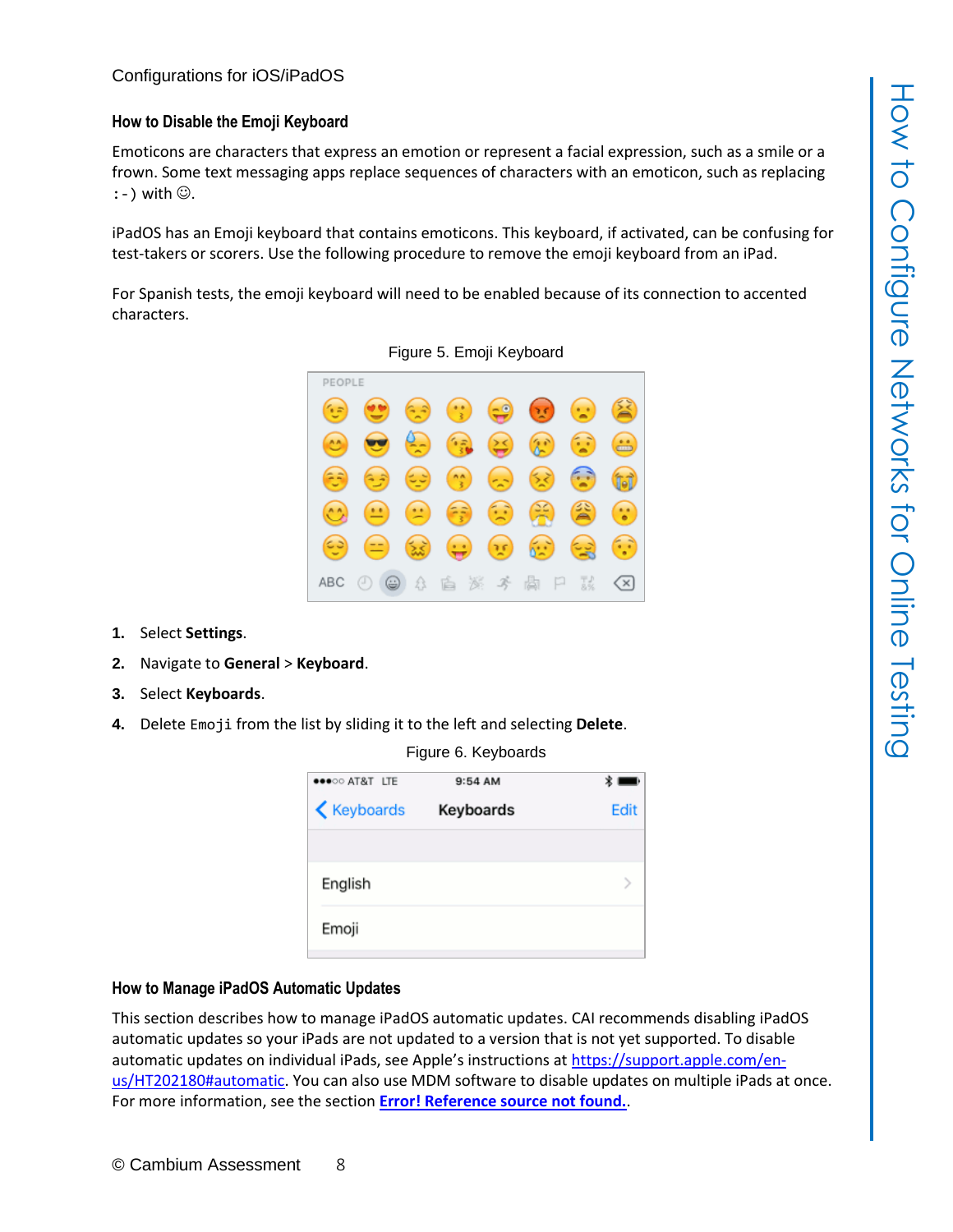#### **How to Configure Networks for Online Testing**

This section contains additional configurations for your network.

#### <span id="page-8-0"></span>**Resources to Add to your Allowlist for Online Testing**

This section presents information about the URLs that CAI provides. Ensure your network's firewalls are open for these URLs. If your testing network includes devices that perform traffic shaping, packet prioritization, or Quality of Service, ensure these URLs have high priority.

#### <span id="page-8-1"></span>**URLs for Non-Testing Sites to Add to your Allowlist**

[Table](#page-8-3) 1 lists URLs for non-testing sites, such as Test Information Distribution Engine and Online Reporting System.

<span id="page-8-3"></span>

| <b>System</b>                                   | <b>URL</b>                                             |
|-------------------------------------------------|--------------------------------------------------------|
| Portal and Secure Browser installation<br>files | https://alohahsap.org                                  |
| Single Sign-On System                           | https://sso1.cambiumast.com/auth/realms/hawaii/account |
| <b>Test Information Distribution Engine</b>     | https://www.hitide.org                                 |
| <b>Reporting System</b>                         | https://hi.reporting.cambiumast.com                    |

#### <span id="page-8-2"></span>**URLs for TA and Student Testing Sites to Add to your Allowlist**

Testing servers and satellites may be added or modified during the school year to ensure an optimal testing experience. As a result, CAI strongly encourages you to add these URLs to your allowlist at the root level. This requires using a wildcard. CAI strongly encourages using wildcards when adding these URLs to your allowlist, as servers may be added or removed from the field without notice.

#### Table 2. CAI URLs for Testing Sites

<span id="page-8-4"></span>

| <b>System</b>                                                         | <b>URL</b>                                                                                                                                                                                                       |
|-----------------------------------------------------------------------|------------------------------------------------------------------------------------------------------------------------------------------------------------------------------------------------------------------|
| TA and Student Testing Sites<br><b>Assessment Viewing Application</b> | *.cambiumtds.com<br>*.tds.cambiumtds.com<br>*.cloud1.tds.cambiumtds.com<br>*.cloud2.tds.cambiumtds.com<br>*.cambiumast.com<br>*.tds.cambiumast.com<br>*.cloud1.tds.cambiumast.com<br>*.cloud2.tds.cambiumast.com |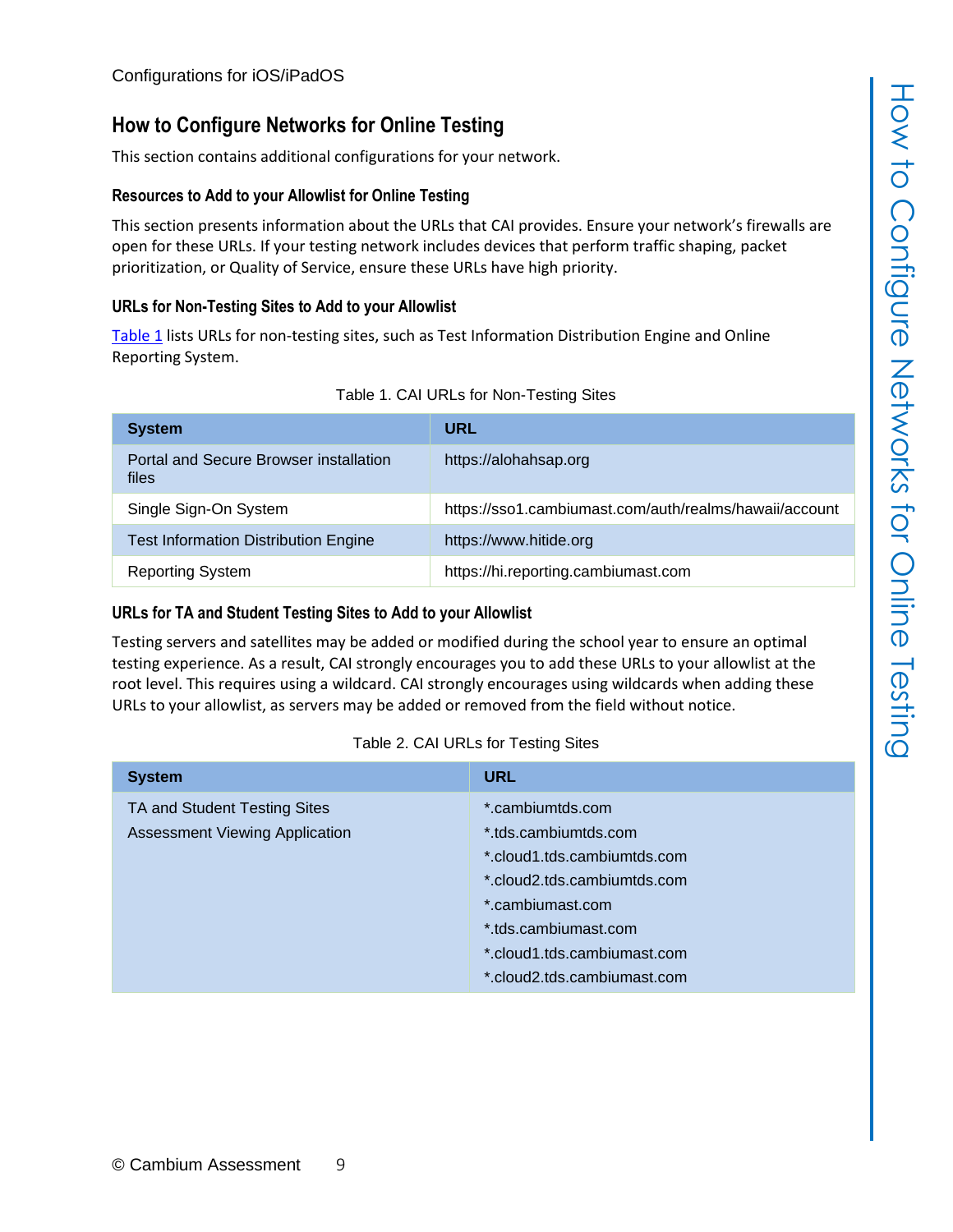#### <span id="page-9-0"></span>**URLs for Online Dictionary and Thesaurus to Add to your Allowlist**

Some online assessments contain an embedded dictionary and thesaurus provided by Merriam-Webster. The Merriam-Webster URLs listed in [Table](#page-9-5) 3 should be added to your allowlist to ensure that students can use them during testing.

#### Table 3. CAI URLs for Online Dictionaries and Thesauruses

<span id="page-9-5"></span>

| <b>Domain Name</b>        | <b>IP Address</b> |
|---------------------------|-------------------|
| media.merriam-webster.com | 64 124 231 250    |
| www.dictionaryapi.com     | 64 124 231 250    |

#### <span id="page-9-1"></span>**Domains for Email Exchange Server and Single Sign-On System**

CAI systems send emails for password resets and login codes for the single sign-on system from cambiumast.com and from cambiumassessment.com. Add both domains to your allowlist to ensure you receive these emails.

#### <span id="page-9-2"></span>**Ports and Protocols Required for Online Testing**

[Table](#page-9-6) 4 lists the ports and protocols used by the Test Delivery System. Ensure that all content filters, firewalls, and proxy servers are open accordingly.

#### Table 4. Ports and Protocols for Test Delivery System

<span id="page-9-6"></span>

| <b>Port/Protocol</b> | <b>Purpose</b>                 |
|----------------------|--------------------------------|
| 80/TCP               | HTTP (initial connection only) |
| 443/TCP              | HTTPS (secure connection)      |

#### <span id="page-9-3"></span>**How to Configure Filtering Systems**

If the school's filtering system has both internal and external filtering, the URLs for the testing sites (see [Table](#page-8-3) 1) must be added to your allowlist in both filters. Ensure your filtering system is not configured to perform packet inspection on traffic to CAI servers. Please see your vendor's documentation for specific instructions. Also, be sure to add these URLs to your allowlist in any multilayer filtering system (such as local and global layers). Ensure all items that handle traffic to \*.cambiumtds.com and \*.tds.cambiumast.com have the entire certificate chain and are using the latest TLS 1.2 protocol.

#### <span id="page-9-4"></span>**How to Configure for Domain Name Resolution**

[Table](#page-8-3) 1 and [Table](#page-8-4) 2 list the domain names for CAI's testing and non-testing applications. Ensure the testing machines have access to a server that can resolve those names.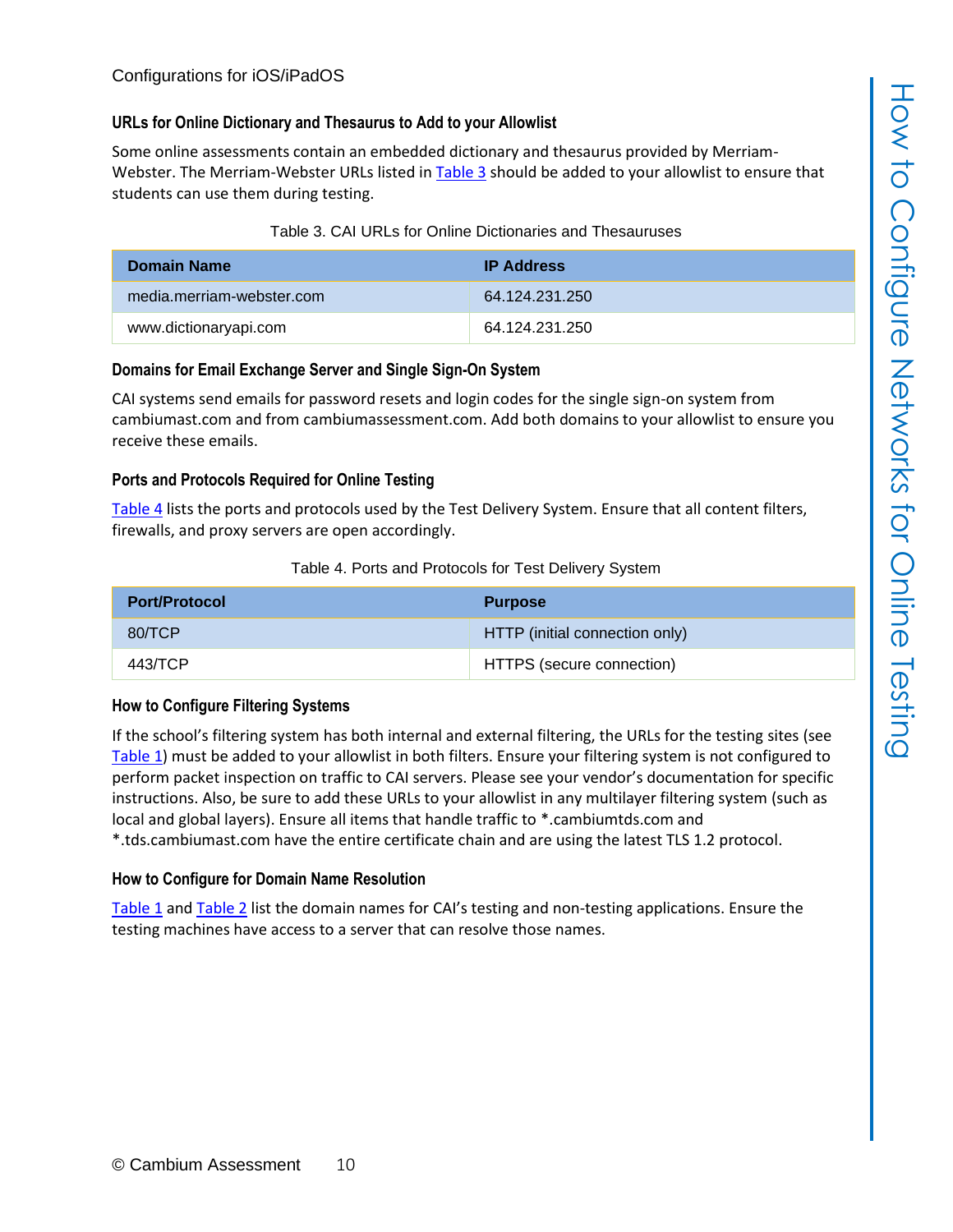## <span id="page-10-0"></span>**User Support**

If this document does not answer your questions, please contact the Hawaii Statewide Assessment Program Help Desk.

The Help Desk will be open Monday–Friday from 7:30 a.m. to 4:00 p.m. Hawaiian Standard Time (except holidays).

#### **Hawaii Statewide Assessment Program Help Desk**

Toll-Free Phone Support: 1-866-648-3712

Email Support: [hsaphelpdesk@cambiumassessment.com](mailto:hsaphelpdesk@cambiumassessment.com)

If you contact the Help Desk, you will be asked to provide as much detail as possible about the issues you encountered. You may choose to use the *Help Desk Intake Form*, available on the <https://alohahsap.org/> portal website in the **Resources >> Technology** section.

Include the following information:

- Test Administrator name and IT/network contact person and contact information
- SSIDs of affected students
- Results ID for the affected student tests
- Operating system and browser version information
- Any error messages and codes that appeared, if applicable
- Information about your network configuration:
	- o Secure Browser installation (to individual machines or network)
	- o Wired or wireless Internet network setup